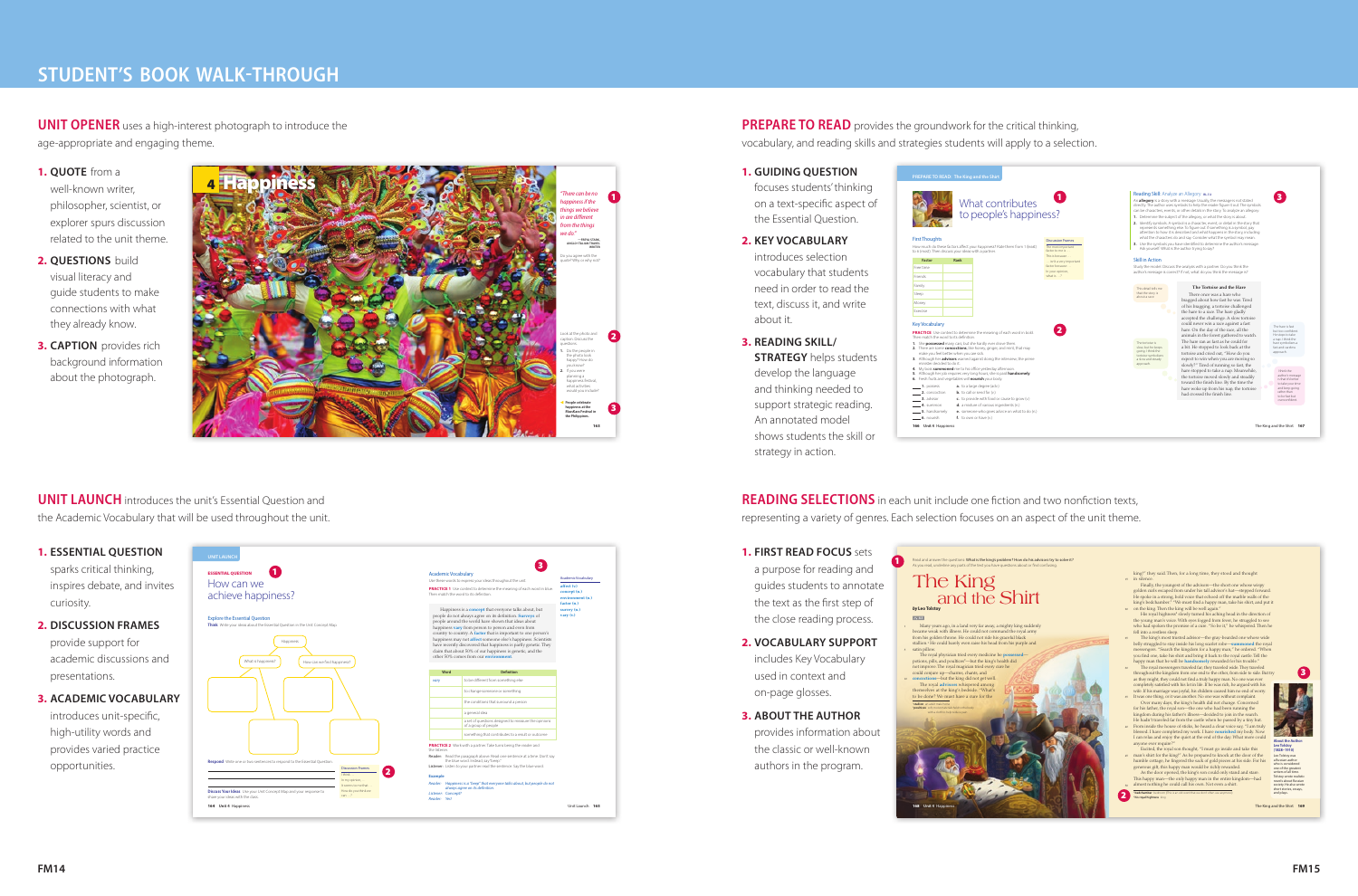# **STUDENT'S BOOK WALK-THROUGH, continued**

**FOCUS ON UNDERSTANDING** provides a comprehension review for the reading selection. **FOCUS ON LANGUAGE** introduces a vocabulary strategy or language convention.

## **1. REFLECT AND RESPOND**

helps students organize text evidence that will support their academic discussion.

- **2. RESPOND TO THE GUIDING QUESTION** asks students to apply their indepth analysis to a written response.
- **3. CREATE AND PRESENT**  or **RESEARCH** provides a theme-centered culminating activity.

## **1. EXAMINE THE PHOTO/ GRAPHIC/PAINTING**

challenges students to study, describe, and ask questions about a high-impact image.

**UNCOVER THE STORY** builds visual literacy skills through powerful National Geographic photographs, detailed infographics, and classic and contemporary fine art.

- **2. FIND OUT** guides students to watch a video and listen to a photographer or artist reveal the inspiration for their work.
- **3. REFLECT** provides an opportunity for students to connect to what they've learned and relate it to the unit theme.

- **1. VIEWING SKILL** helps students perfect their media literacy skills.
- **2. APPLY THE SKILL** encourages students to use the skill as they watch the video.
- **3. SHARE YOUR PERSPECTIVE** allows students to offer opinions about the topic and make connections.

reflection that comes after rereading.

**VIDEO CONNECTION** provides an opportunity for students to hone their viewing skills while watching and analyzing a theme-related video.

| <b>1. APPLY THE SKILL/</b>     | <b>FOCUS ON UNDERSTANDING</b>                                                                                                                                                                                                                                                  |                                                                                                                                         |             |                                                                                                                                                                                                                                                                                                      |                                                                                                                          | <b>FOCUS ON LANGUAGE</b>                                                                                                                                                                                                                      |                                                                                                                                                   |                                                                                                                             |
|--------------------------------|--------------------------------------------------------------------------------------------------------------------------------------------------------------------------------------------------------------------------------------------------------------------------------|-----------------------------------------------------------------------------------------------------------------------------------------|-------------|------------------------------------------------------------------------------------------------------------------------------------------------------------------------------------------------------------------------------------------------------------------------------------------------------|--------------------------------------------------------------------------------------------------------------------------|-----------------------------------------------------------------------------------------------------------------------------------------------------------------------------------------------------------------------------------------------|---------------------------------------------------------------------------------------------------------------------------------------------------|-----------------------------------------------------------------------------------------------------------------------------|
| <b>STRATEGY allows</b>         | <b>Close Read</b>                                                                                                                                                                                                                                                              |                                                                                                                                         |             |                                                                                                                                                                                                                                                                                                      |                                                                                                                          |                                                                                                                                                                                                                                               | Vocabulary: Identify Multiple-Meaning Words L7AA, L7SC                                                                                            | $\mathbf{3}$                                                                                                                |
| students to demonstrate        | Work with a partner.<br>1. Determine the meanings of your underlined words and phrases.<br>2. Discuss the questions:                                                                                                                                                           |                                                                                                                                         |             | When you see a familiar word that doesn't make sense in a sentence, that<br>word may have more than one meaning. Use context to figure out the<br>correct meaning for multiple-meaning words. The context is the words and<br>sentences near where the word appears. To figure out a word's meaning: |                                                                                                                          |                                                                                                                                                                                                                                               |                                                                                                                                                   |                                                                                                                             |
| understanding of the           | What is the king's problem?<br>How do his advisors try to solve it?                                                                                                                                                                                                            |                                                                                                                                         |             |                                                                                                                                                                                                                                                                                                      | 1. Read the sentence where the word appears. If you are still unsure of the<br>word's meaning, read the whole paragraph. |                                                                                                                                                                                                                                               |                                                                                                                                                   |                                                                                                                             |
| reading skill or strategy.     | <b>Understand and Analyze</b><br>Respond to the questions. Support your responses with evidence from the text.<br>1. Comprehend Reread lines 1-5. What does it mean that the king becomes "weak with illness"?                                                                 |                                                                                                                                         |             |                                                                                                                                                                                                                                                                                                      |                                                                                                                          | 2. Think about how the word is used in the sentence. Is the word a noun.<br>verb, or an adjective?<br>3. Use a dictionary if necessary. Read each definition of the word and<br>decide which definition makes the most sense in the sentence. |                                                                                                                                                   |                                                                                                                             |
| <b>2. SHARE YOUR</b>           |                                                                                                                                                                                                                                                                                | 2. Comprehend Reread lines 32-35. What does the text mean when it says, "No one was ever<br>completely satisfied with his lot in life"? |             |                                                                                                                                                                                                                                                                                                      | <b>Example</b>                                                                                                           |                                                                                                                                                                                                                                               |                                                                                                                                                   |                                                                                                                             |
| <b>PERSPECTIVE</b> encourages  | 3. Analyze Reread lines 40-43. What does the man mean when he says, "I am truly blessed"?<br>4. Draw conclusions Why does the youngest advisor think wearing the shirt will cure the king?<br>5. Interpret Why is the king's son surprised that the man does not have a shirt? |                                                                                                                                         |             |                                                                                                                                                                                                                                                                                                      |                                                                                                                          | The king's most trusted<br>advisor-the gray-bearded one<br>whose wide belly struggled<br>to stay inside his long scarlet<br>robe-summoned the royal<br>messengers. "Search the                                                                |                                                                                                                                                   |                                                                                                                             |
| students to make personal      | Apply the Skill: Analyze an Allegory<br>Complete the chart for "The King and the Shirt."                                                                                                                                                                                       |                                                                                                                                         |             |                                                                                                                                                                                                                                                                                                      |                                                                                                                          |                                                                                                                                                                                                                                               | When you cause<br>trouble, you cause<br>problems. Why                                                                                             |                                                                                                                             |
| connections to the             | Subject:<br>What happens with this symbol in<br>Symbolic meaning (the bigger<br>Symbol<br>meaning behind the simple thing)<br>the allegory?                                                                                                                                    |                                                                                                                                         |             |                                                                                                                                                                                                                                                                                                      | would someone<br>get a reward<br>for that? Maybe<br>"trouble" has                                                        |                                                                                                                                                                                                                                               | kingdom for a happy man,"<br>When I reread<br>he ordered. "When you find<br>this sentence. I<br>one, take his shirt and bring<br>see that the man |                                                                                                                             |
| selection.                     | the king<br>the search for a                                                                                                                                                                                                                                                   | The king is sick. His advisors search<br>for a cure                                                                                     | feel better | feeling unhappy in life but wanting to                                                                                                                                                                                                                                                               |                                                                                                                          | another meaning.                                                                                                                                                                                                                              | it back to the royal castle. Tell<br>the happy man that he will be<br>handsomely rewarded for his                                                 | will have to give<br>away his shirt.<br>Maybe "trouble"<br>here means "a<br>thing you would                                 |
| <b>3. VOCABULARY OF</b>        | happy man's shirt<br>the man without<br>a shirt<br>(your idea)                                                                                                                                                                                                                 |                                                                                                                                         |             |                                                                                                                                                                                                                                                                                                      |                                                                                                                          |                                                                                                                                                                                                                                               | trouble."                                                                                                                                         | rather not do."                                                                                                             |
| <b>LANGUAGE CONVENTION</b>     | Message:                                                                                                                                                                                                                                                                       |                                                                                                                                         |             |                                                                                                                                                                                                                                                                                                      |                                                                                                                          | <b>Apply the Strategy</b><br>1. In line 4, what does the word raise mean?                                                                                                                                                                     | Look at the story again. Use context clues to help you choose the correct definition for each word.                                               | 3. In line 27, what does the word ordered mean?                                                                             |
| introduces a strategy or skill | <b>Share Your Perspective</b>                                                                                                                                                                                                                                                  | 2                                                                                                                                       |             | <b>Discussion Frames</b>                                                                                                                                                                                                                                                                             |                                                                                                                          | a. an increase in the amount of your pay<br>b. to lift up<br>2. In line 18, what does the word bold mean?                                                                                                                                     |                                                                                                                                                   | a. commanded something to be done<br>b. requested something to be supplied<br>4. In line 40, what does the word clear mean? |
| and provides a model and       | I believe that the most<br>Discuss these questions in a small group.<br>important factors are<br>1. Do you agree with the central idea of "The King and the Shirt"? Why or<br>One reason is<br>why not?                                                                        |                                                                                                                                         |             | Another reason is                                                                                                                                                                                                                                                                                    |                                                                                                                          | a. having a strong or bright appearance<br>a. easy to perceive or understand<br>b. showing brayery or confidence<br><b>b.</b> easily seen through                                                                                             |                                                                                                                                                   |                                                                                                                             |
| practice.                      | that person's happiness?<br>170 Unit 4 Happiness                                                                                                                                                                                                                               | 2. Who is the happiest person you know? What factors do you think affect                                                                |             | Would you agree that ?                                                                                                                                                                                                                                                                               |                                                                                                                          |                                                                                                                                                                                                                                               |                                                                                                                                                   | The King and the Shirt 171                                                                                                  |



## **SHARE OPINIONS** focuses on the deeper analysis and

| <b>Discuss Your Response</b><br><b>Read Again</b>                                                                                                                                                           | <b>Discussion Frames</b>                                                                                                                                            |
|-------------------------------------------------------------------------------------------------------------------------------------------------------------------------------------------------------------|---------------------------------------------------------------------------------------------------------------------------------------------------------------------|
| Read "The King and the Shirt" again. As you read, circle details from the text<br>that help you respond to this question:<br>What contributes to the shirtless man's happiness?                             | Share your ideas with the class. Write one new idea you hear.<br>In my opinion,<br>My reason for this is<br>One detail that supports                                |
| <b>Reflect and Respond</b>                                                                                                                                                                                  | my opinion is<br>Another point of<br>view is                                                                                                                        |
| Choose three details you circled in the story to complete the idea web.                                                                                                                                     | I agree/disagree with that<br>opinion because                                                                                                                       |
| <b>Respond to the Guiding Question</b>                                                                                                                                                                      |                                                                                                                                                                     |
| Write a response to the question:<br>What contributes to the                                                                                                                                                |                                                                                                                                                                     |
| shirtless man's happiness?<br>What contributes to people's happiness?                                                                                                                                       | <b>Response Rubric</b>                                                                                                                                              |
| Frames to help you. Use the rubric to check your response.                                                                                                                                                  | A good response will<br>Use evidence from the text, your discussion, and your life. Use the Discussion<br>state your opinion<br>provide support<br>for your opinion |
|                                                                                                                                                                                                             | from the reading.<br>the discussion, and<br>vour life<br>use academic                                                                                               |
|                                                                                                                                                                                                             | vocabulary to<br>share ideas                                                                                                                                        |
| <b>Create and Present: A Story Ending</b>                                                                                                                                                                   |                                                                                                                                                                     |
|                                                                                                                                                                                                             |                                                                                                                                                                     |
| Imagine what happens next in "The King and the<br>Shirt" Then do one of these activities:                                                                                                                   |                                                                                                                                                                     |
| <b>OPTION 1: Write an Ending</b>                                                                                                                                                                            |                                                                                                                                                                     |
| Write your imagined ending to the story. Then read<br>it to your classmates.                                                                                                                                |                                                                                                                                                                     |
| OPTION 2: Perform a Skit                                                                                                                                                                                    |                                                                                                                                                                     |
| Work with a partner. Write a short skit about your<br>imagined ending.                                                                                                                                      |                                                                                                                                                                     |
| Here's an example of the first few lines of a skit:                                                                                                                                                         |                                                                                                                                                                     |
| Use your idea web to respond to the question: What contributes to the<br>HAPPY MAN: Hello. How can I help you?<br>shirtless man's happiness?<br>KING'S SON: Are you truly a happy man?<br>HAPPY MAN: Well.I | Classmates practice a skit.                                                                                                                                         |